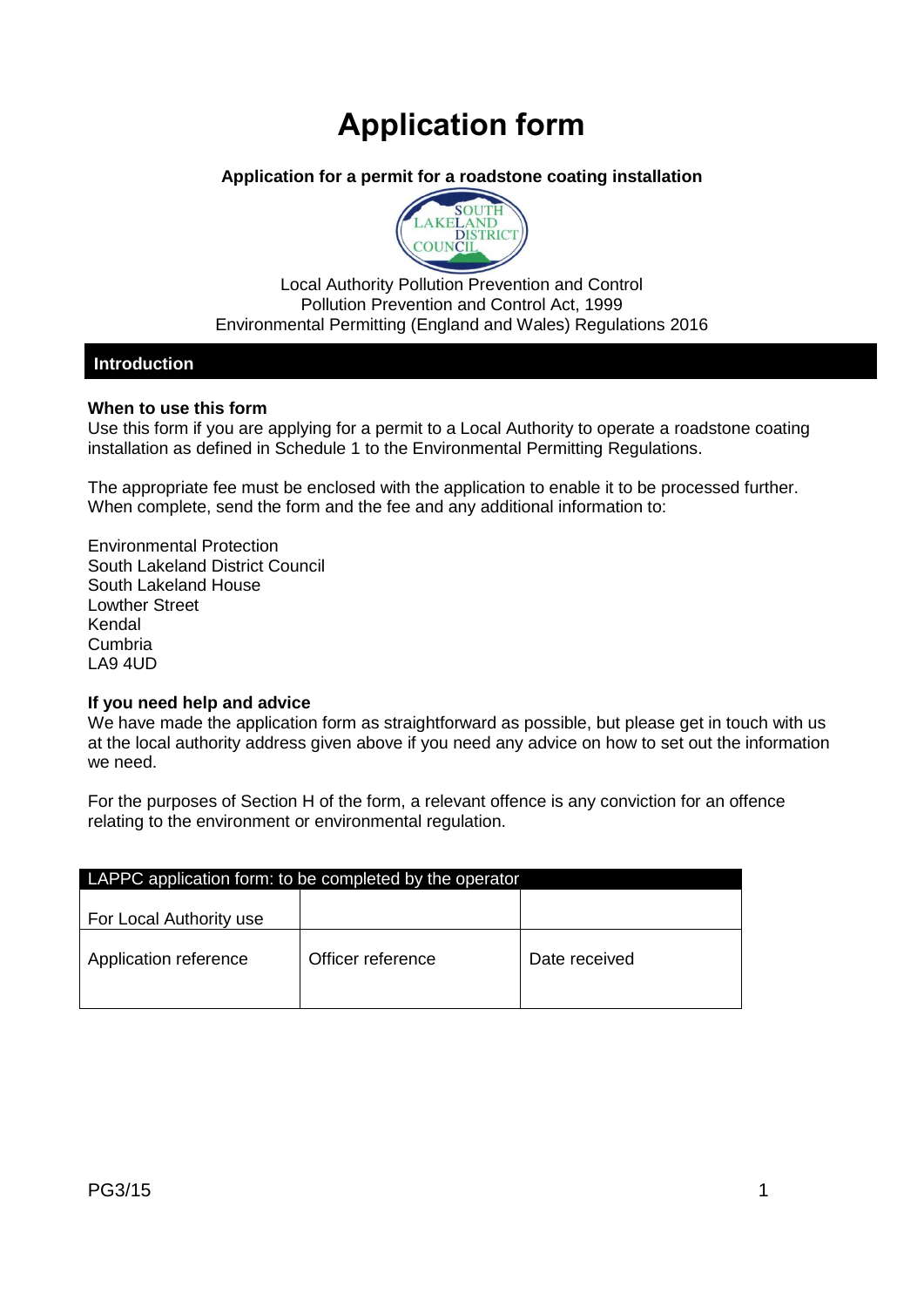## **A The basics**

**A1 Name and address of the installation (not required for mobile plant)**

Postcode Telephone

**A2 Details of any existing environmental permit or consent** *(for waste operations, include planning permission for the site, plus established use certificates, a certificate of lawful existing use, or evidence why the General Permitted Development Order applies.*

**A3 Operator details** (*The 'operator' = the person who it is proposed will have control over the installation in accordance with the permit (if granted).)*

Name:

Trading name, if different:

Registered office address:

Principal office address, if different:

Company registration number: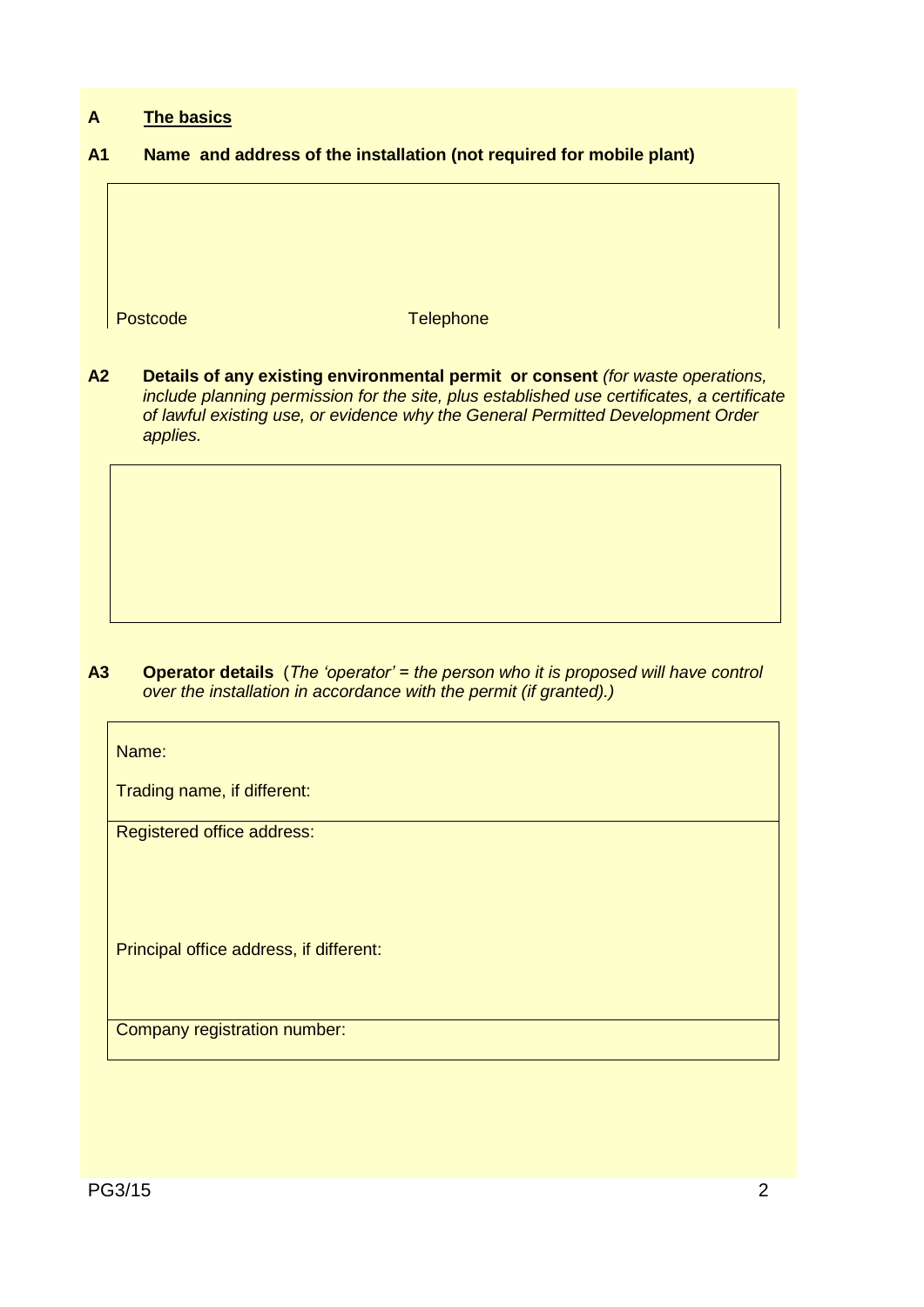# **A4 Any holding company?**

| Is the operator a subsidiary of a holding company within the meaning of section 1159<br>of the Companies Act 2006? If "yes" please fill in details of the ultimate holding<br>company.<br><b>No</b><br><b>Yes</b> |
|-------------------------------------------------------------------------------------------------------------------------------------------------------------------------------------------------------------------|
| Name:                                                                                                                                                                                                             |
| Trading name, if different:                                                                                                                                                                                       |
| Registered office address;                                                                                                                                                                                        |
|                                                                                                                                                                                                                   |
| Principal office address, if different:                                                                                                                                                                           |
| Company registration number:                                                                                                                                                                                      |
| A <sub>5</sub><br>Who can we contact about your application? It will help to have someone who we                                                                                                                  |

*can contact directly with any questions about your application. The person you name should have the authority to act on behalf of the operator - This can be an agent or consultant.*

| Email: 2008 - 2008 - 2014 - 2014 - 2014 - 2014 - 2014 - 2014 - 2014 - 2014 - 2014 - 2014 - 2014 - 2014 - 2014 |  |
|---------------------------------------------------------------------------------------------------------------|--|
|                                                                                                               |  |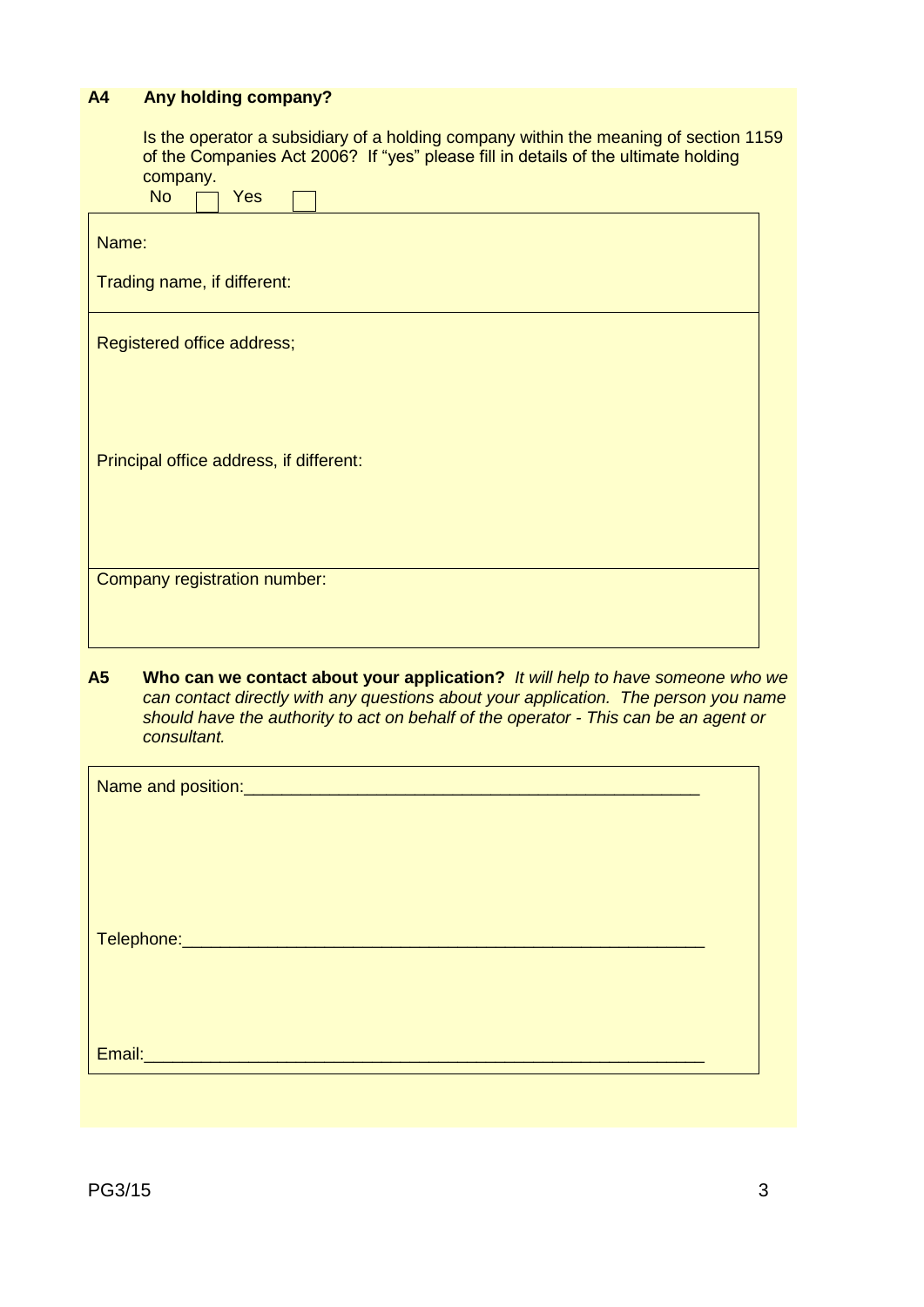#### **B The installation**

#### **B1 What activities are, or will be, carried on at the installation? Please include "directly associated activities" (this term is explained in Annex III in Part B of the Defra general guidance manual.**

| a) are you coating roadstone                              | $\Box$ Yes $\Box$ No |
|-----------------------------------------------------------|----------------------|
| b) are you recycling asphalt pavement                     | $\Box$ Yes $\Box$ No |
| c) are you recycling asphalt pavement containing coal tar | $\Box$ Yes $\Box$ No |
| d) any other activities? please specify:                  | $\Box$ Yes $\Box$ No |

\_\_\_\_\_\_\_\_\_\_\_\_\_\_\_\_\_\_\_\_\_\_\_\_\_\_\_\_\_\_\_\_\_\_\_\_\_\_\_\_\_\_\_\_\_\_\_\_\_\_\_\_\_\_\_\_\_\_\_\_\_\_\_\_

## **If you have answered 'yes' to B1d and specified mobile plant, this activity is not suitable for a simple permit.**

#### **B2 Why is the application being made?**

- $\square$  new installation
- $\Box$  change to existing installation means it now needs a permit

#### **B3 Site maps – please provide:**

**A location map with a red line round the boundary of the installation**

Document reference: \_\_\_\_\_\_\_\_\_\_\_\_\_\_\_\_\_\_\_\_\_\_\_\_\_\_

- **A site plan or plans showing where all the relevant activities are on site:**
- a) where the processing plant will be installed
- b) the areas and buildings/structures designated for materials/ waste storage and the type of storage
- c) the conveyors and transfer points
- d) any directly associated activities or waste operations.

To save applying for permit variations, you can also show where on site you might want to use for storage etc in the future.

Document reference:  $\Box$ 

#### **B4 Are there any sites of special scientific interest (SSSIs) or European protected sites nearer than any of the following distances to the proposed installation?**

- 2km where anyone of the installation burners is over 20MW net thermal rated input
- 1km otherwise Yes No

**If 'yes', is the installation likely to have a significant effect on these sites and, if so, please write on a separate sheet or enclose a relevant document explaining what the implications are for the purposes of the Conservation (Natural Habitats etc) Regulations 1994 (see appendix 2 of Annex XVII of the Defra general guidance manual)**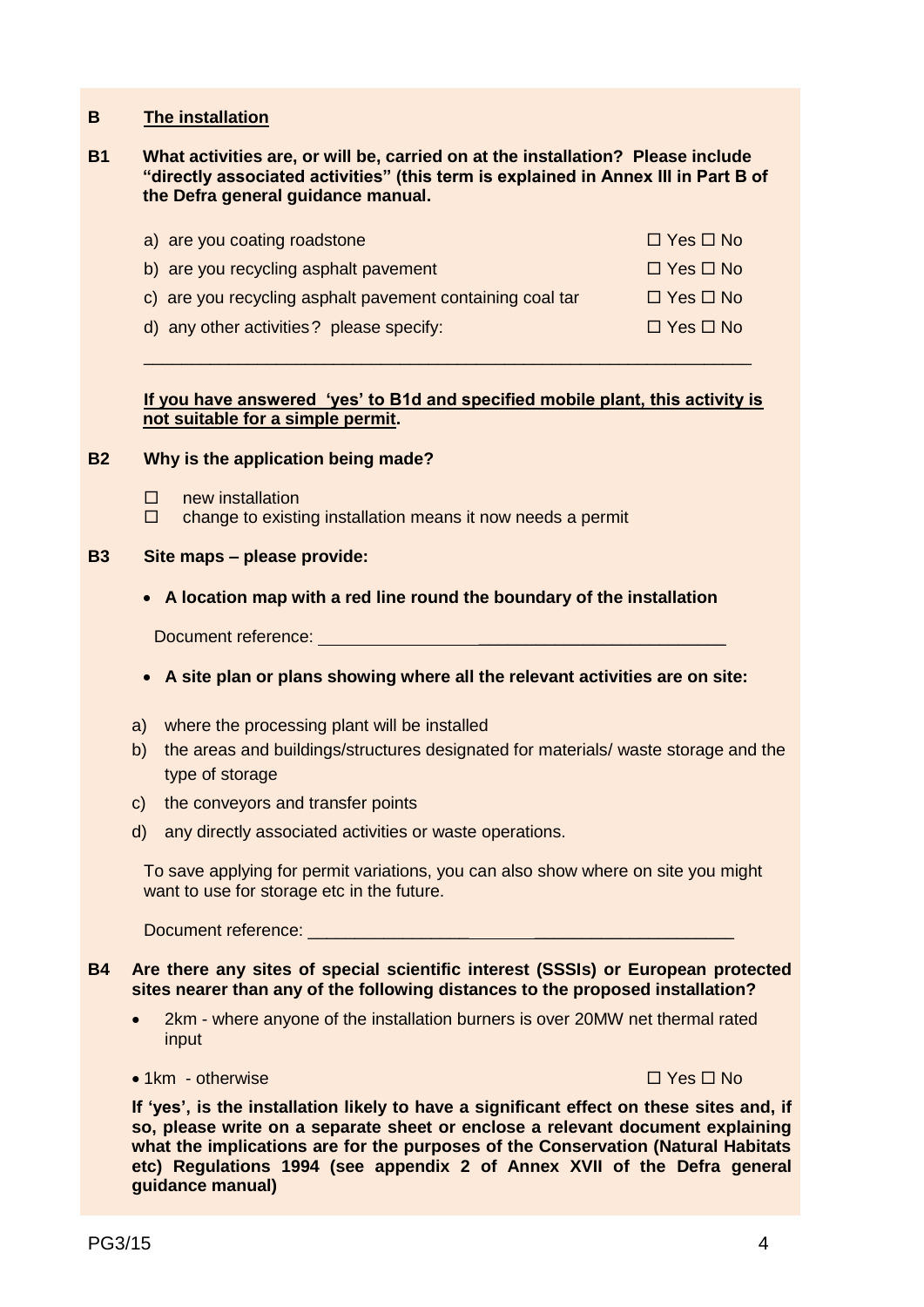#### **B5 Will emissions from the activity potentially have significant environmental effects (including nuisance)?**

 $\Box$  Yes  $\Box$  No

**If 'yes':** list the potential significant local environmental effects (including nuisance) of the foreseeable emissions

Document Reference:

**•** please enclose a copy of any environmental impact assessment which has been carried out for the installation under planning legislation or for any other purpose.

Document Reference: \_\_\_\_\_\_\_\_\_\_\_\_\_\_\_\_\_\_\_\_\_\_\_\_\_\_\_\_\_\_\_

# **C The details**

**C1 Does your installation have arrestment equipment, with external discharge points, not serving silos or dryers with an airflow of:** (*Tick all that apply)*

| a) over 300m <sup>3</sup> /minute:                   | $\Box$ Yes $\Box$ No |
|------------------------------------------------------|----------------------|
| b) under $300m^3/m$ inute and over $100m^3/m$ inute: | $\Box$ Yes $\Box$ No |
| c) under $100 \text{ m}^3/\text{minute}$ :           | □ Yes □ No           |

**C2 Do you have continuous monitors to show compliance with a numerical limit in Table 1 of the simple permit?** *[informs condition 2]*

 $\Box$  Yes  $\Box$  No

|              | If yes, do the continuous monitors have alarms which are:<br><i>(tick all that apply)</i><br>[informs condition 2] |                      |  |
|--------------|--------------------------------------------------------------------------------------------------------------------|----------------------|--|
| a)           | visible?                                                                                                           | $\Box$ Yes $\Box$ No |  |
| b)           | audible?                                                                                                           | $\Box$ Yes $\Box$ No |  |
| $\mathbf{C}$ | alarm activation recorded automatically?                                                                           | $\Box$ Yes $\Box$ No |  |
| d)           | is a trigger level set?                                                                                            | $\Box$ Yes $\Box$ No |  |

At what percentage of the emission limit is the value set? …………………%

**Have you undertaken isokinetic sampling at least once to demonstrate compliance with the numerical limit in Table 1?**

 $\Box$  Yes  $\Box$  No

| C3 |  |  | Is odour arrestment equipment installed? |
|----|--|--|------------------------------------------|
|----|--|--|------------------------------------------|

**Informs condition 21** 

 $\Box$  Yes  $\Box$  No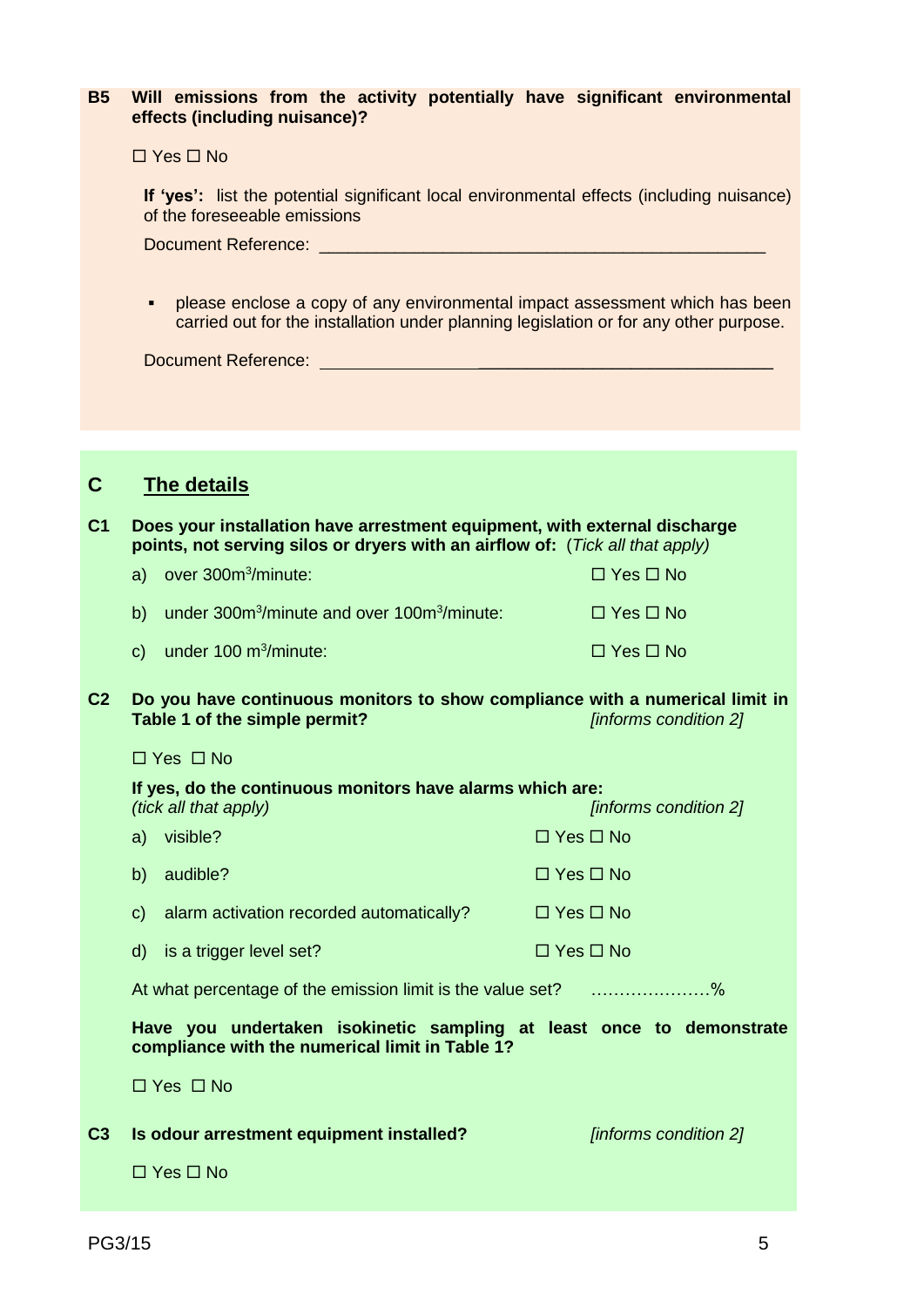*Note: "dusty material" should be taken to be any material which can be windentrained. It excludes, for example, >3mm material and scalpings.*

*\_\_\_\_\_\_\_\_\_\_\_\_\_\_\_\_\_\_\_\_\_\_\_\_\_\_\_\_\_\_\_\_\_\_\_\_\_\_\_\_\_\_\_\_\_\_\_\_\_\_\_\_\_\_\_\_\_\_\_\_\_\_\_\_\_\_\_\_*

*\_\_\_\_\_\_\_\_\_\_\_\_\_\_\_\_\_\_\_\_\_\_\_\_\_\_\_\_\_\_\_\_\_\_\_\_\_\_\_\_\_\_\_\_\_\_\_\_\_\_\_\_\_\_\_\_\_\_\_\_\_\_\_\_\_\_\_\_*

#### **C4 Which of the following will the fillers and binders be stored in :** (*tick all that apply) [informs condition 5]*

|                |                                                                                                         | fillers        | binders                 |  |
|----------------|---------------------------------------------------------------------------------------------------------|----------------|-------------------------|--|
|                | silo                                                                                                    |                |                         |  |
|                | bulk storage tank                                                                                       |                |                         |  |
|                | within a building                                                                                       |                |                         |  |
|                | in fully-enclosed containers/packaging                                                                  |                |                         |  |
|                | other - please specify                                                                                  |                |                         |  |
| C <sub>5</sub> | Do you have pneumatic transfer of materials?                                                            |                | [informs condition 6-9] |  |
|                | $\Box$ Yes $\Box$ No                                                                                    |                |                         |  |
|                | If yes, will displaced air from pneumatic loading and unloading of fillers be:<br>(tick all that apply) |                | [informs condition 9]   |  |
|                | a) vented to arrestment plant                                                                           | П              |                         |  |
|                | b) back-vented to the delivery tanker                                                                   | П              |                         |  |
|                | c) other - please specify                                                                               | $\Box$         |                         |  |
| C6             | Do you have alarms to warn of overfilling of fillers and bitumen?                                       |                |                         |  |
|                | $\Box$ Yes $\Box$ No                                                                                    |                | [informs condition 7]   |  |
| C7             | Will displaced air from pumping bitumen from tankers be: (tick all that apply)                          |                | [informs condition 7]   |  |
|                | a) vented to arrestment plant                                                                           | П              |                         |  |
|                | b) other - please specify                                                                               |                |                         |  |
| C8             | Do deliveries of fillers and bitumen automatically stop for:<br>[informs condition 6]                   |                |                         |  |
|                |                                                                                                         | <b>Fillers</b> | binders                 |  |
|                | over-filling                                                                                            |                |                         |  |
|                | over-pressurisation                                                                                     |                |                         |  |
|                |                                                                                                         |                |                         |  |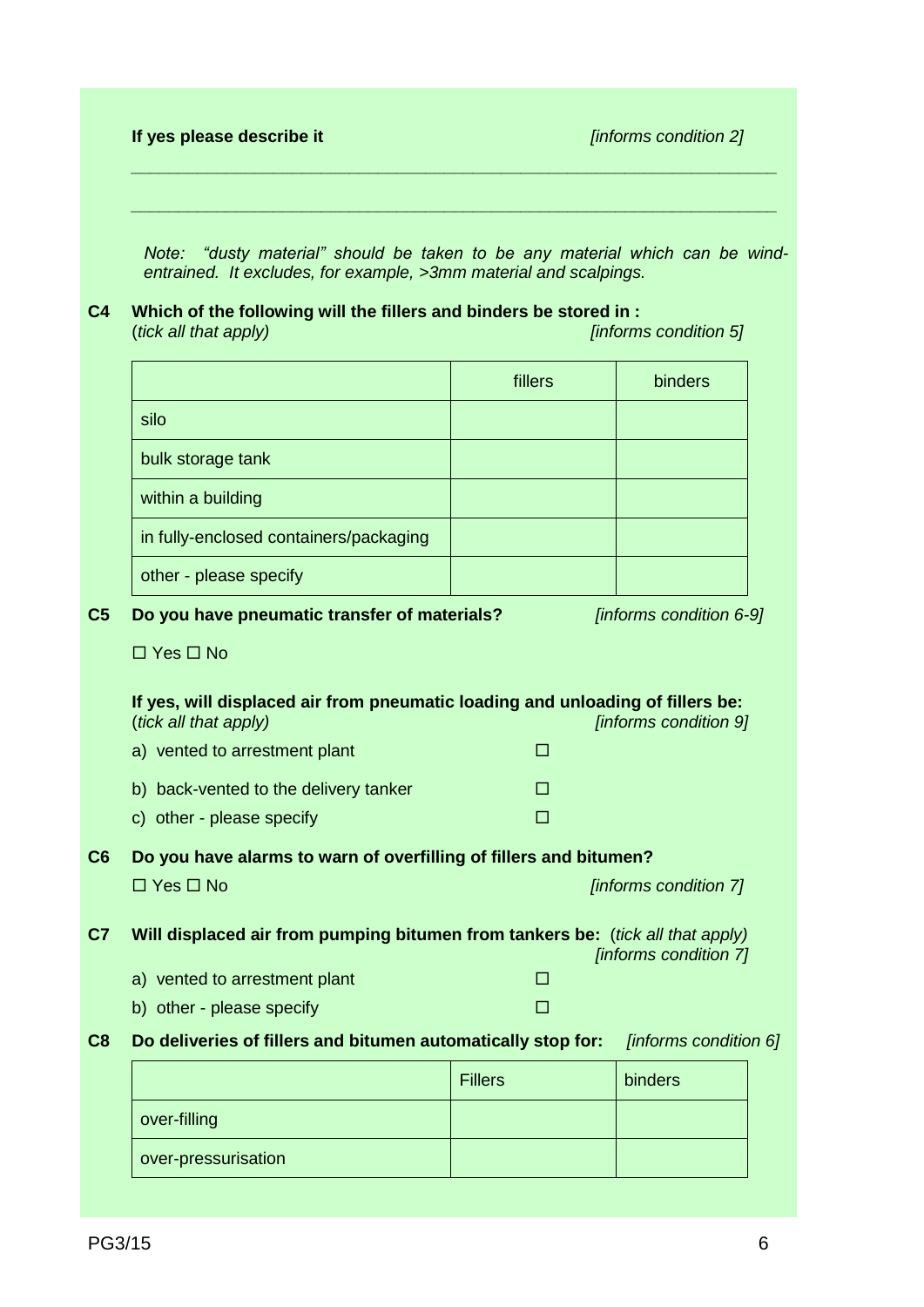|    | If yes, does the displaced air pass through abatement plant prior to emission to<br>air?                                                                                                                                                                                                    | [informs condition 9]  |
|----|---------------------------------------------------------------------------------------------------------------------------------------------------------------------------------------------------------------------------------------------------------------------------------------------|------------------------|
|    | a) fillers                                                                                                                                                                                                                                                                                  | $\Box$ Yes $\Box$ No   |
|    | b) binders                                                                                                                                                                                                                                                                                  | $\Box$ Yes $\Box$ No   |
| C9 | For aggregates and recycled asphalt:                                                                                                                                                                                                                                                        | [informs condition 4]  |
|    | Is the plant in a quarry?                                                                                                                                                                                                                                                                   | $\Box$ Yes $\Box$ No   |
|    | If no, does most stone arrive by road?                                                                                                                                                                                                                                                      | $\Box$ Yes $\Box$ No   |
|    | C10 Do you have any quarry roads as part of the installation?                                                                                                                                                                                                                               |                        |
|    | $\Box$ Yes $\Box$ No                                                                                                                                                                                                                                                                        | [informs condition 13] |
|    | C11 For materials not dealt with in condition 4-7, what facilities will be provided to<br>store any dusty material and waste?                                                                                                                                                               |                        |
|    | (tick all that apply)                                                                                                                                                                                                                                                                       | [informs condition 10] |
|    | a) hopper wind-protected on at least 3 sides                                                                                                                                                                                                                                                | □                      |
|    | b) storage bay without suppression & stockpiles lower than retaining walls                                                                                                                                                                                                                  | п                      |
|    | c) storage bay with suppression                                                                                                                                                                                                                                                             | □                      |
|    | d) fully-enclosed stores                                                                                                                                                                                                                                                                    | П                      |
|    | e) other - please specify:                                                                                                                                                                                                                                                                  |                        |
|    | C12 Will any material be stored in the open (unenclosed) other than material wholly<br>comprised of one or more of the following: >3mm material, sand, scalpings,<br>road sub base (MOT) material that has been conditioned before deposit,<br>conditioned crusher-run or blended material? | [informs condition 10] |
|    | $\Box$ Yes $\Box$ No                                                                                                                                                                                                                                                                        |                        |
|    | C13 Do you have belt conveyors:                                                                                                                                                                                                                                                             | [informs condition 11] |
|    | $\Box$ Yes $\Box$ No                                                                                                                                                                                                                                                                        |                        |
|    | If yes, which of the following facilities will be provided to convey any dusty<br>material and waste (tick all that apply)                                                                                                                                                                  | [informs condition 11] |
|    | a) deep trough ground-level conveyor<br>□                                                                                                                                                                                                                                                   |                        |
|    | b) fully-enclosed conveyor<br>□                                                                                                                                                                                                                                                             |                        |
|    | c) pneumatic handling system<br><b>CO</b>                                                                                                                                                                                                                                                   |                        |
|    | d) bucket elevator<br><b>CO</b>                                                                                                                                                                                                                                                             |                        |
|    | e) wind boards<br>П                                                                                                                                                                                                                                                                         |                        |
|    | f) other – please specify: $\frac{1}{2}$ other – please specify:                                                                                                                                                                                                                            |                        |
|    |                                                                                                                                                                                                                                                                                             |                        |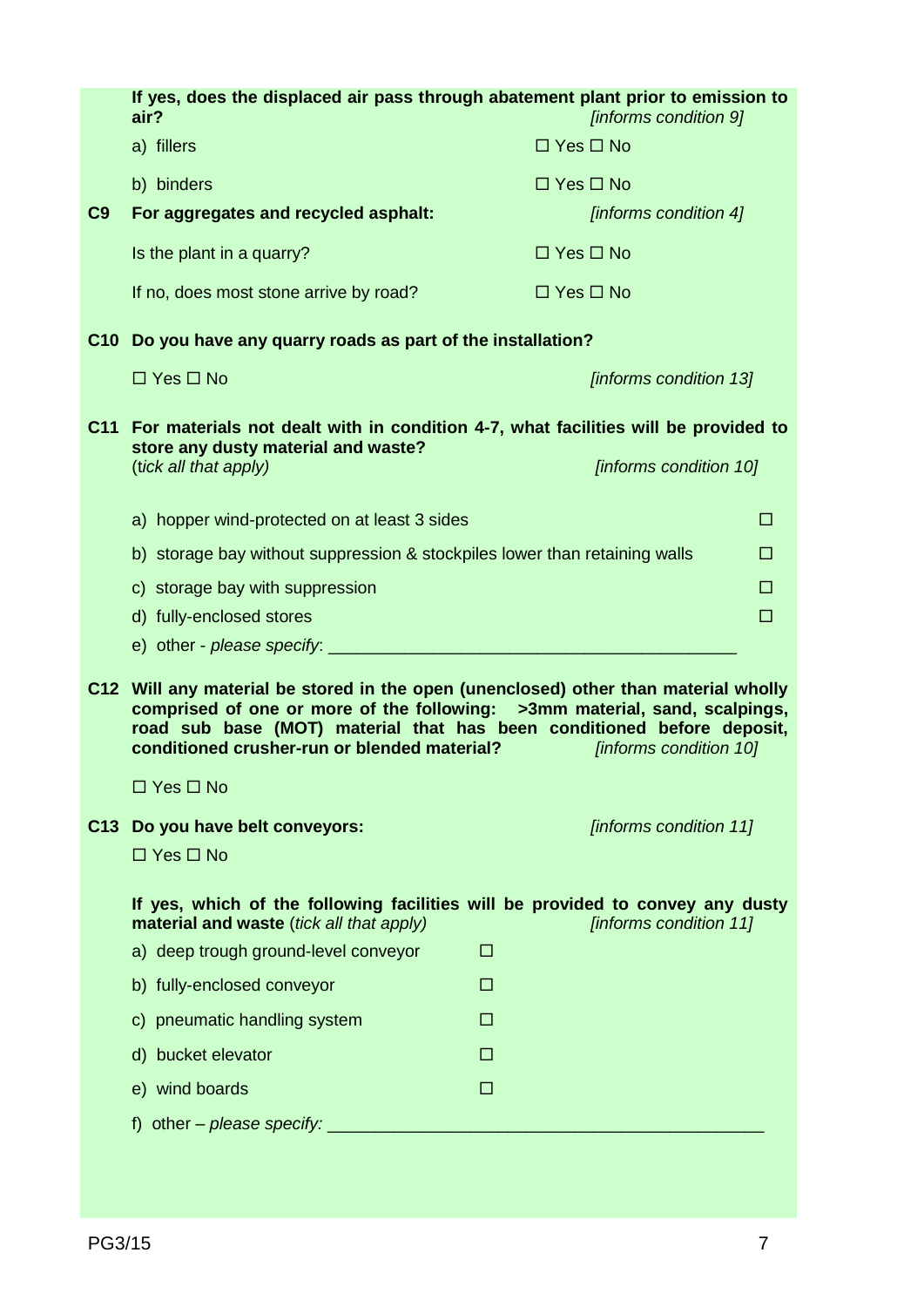|              | C14 Which of the following methods will be used to minimise emissions at belt<br>conveyor transfer points, including free fall of material? |                        |
|--------------|---------------------------------------------------------------------------------------------------------------------------------------------|------------------------|
|              | <i>(tick all that apply)</i>                                                                                                                | [informs condition 11] |
| a)           | enclosed                                                                                                                                    | <b>Tara</b>            |
| b)           | enclosed and ducted to arrestment equipment                                                                                                 | П                      |
| $\mathbf{C}$ | fitted with a chute                                                                                                                         | П                      |
| $\mathsf{d}$ | other - please specify                                                                                                                      |                        |
|              |                                                                                                                                             |                        |
|              | C15 Which of the following techniques will be used to clean belt conveyors <i>(tick all</i><br>that apply)                                  | [informs condition 11] |
| a)           | belt scrapers                                                                                                                               | П                      |
| b)           | catch plates                                                                                                                                | П                      |
| $\mathbf{C}$ | other techniques for keeping the return belt clean and collecting the material<br>removed by the cleaning - please specify:                 |                        |

**C16 How will potentially dusty materials (including any raw materials, finished products and waste), arrive at or leave the site?** *(tick all that apply)*

*[informs Condition 12]*

|       | <b>Raw Materials</b> | <b>Finished Products</b> | Waste |
|-------|----------------------|--------------------------|-------|
| Road  |                      |                          |       |
| Rail  |                      |                          |       |
| Other |                      |                          |       |

**C17 How will potentially dusty materials, (including any raw material, finished products and waste) be transported within the site**  *(informs condition 14]* 

| a)           | tanker                                                          |  |
|--------------|-----------------------------------------------------------------|--|
| b)           | fully-enclosed transport                                        |  |
| $\mathbf{C}$ | 'canopied' rail wagons                                          |  |
| $\mathsf{d}$ | sheeted transport                                               |  |
| e)           | water suppression applied to the transported material           |  |
| f            | aqueous polymer suppression applied to the transported material |  |
| g)           | bagged                                                          |  |
| h)           | other – please specify:                                         |  |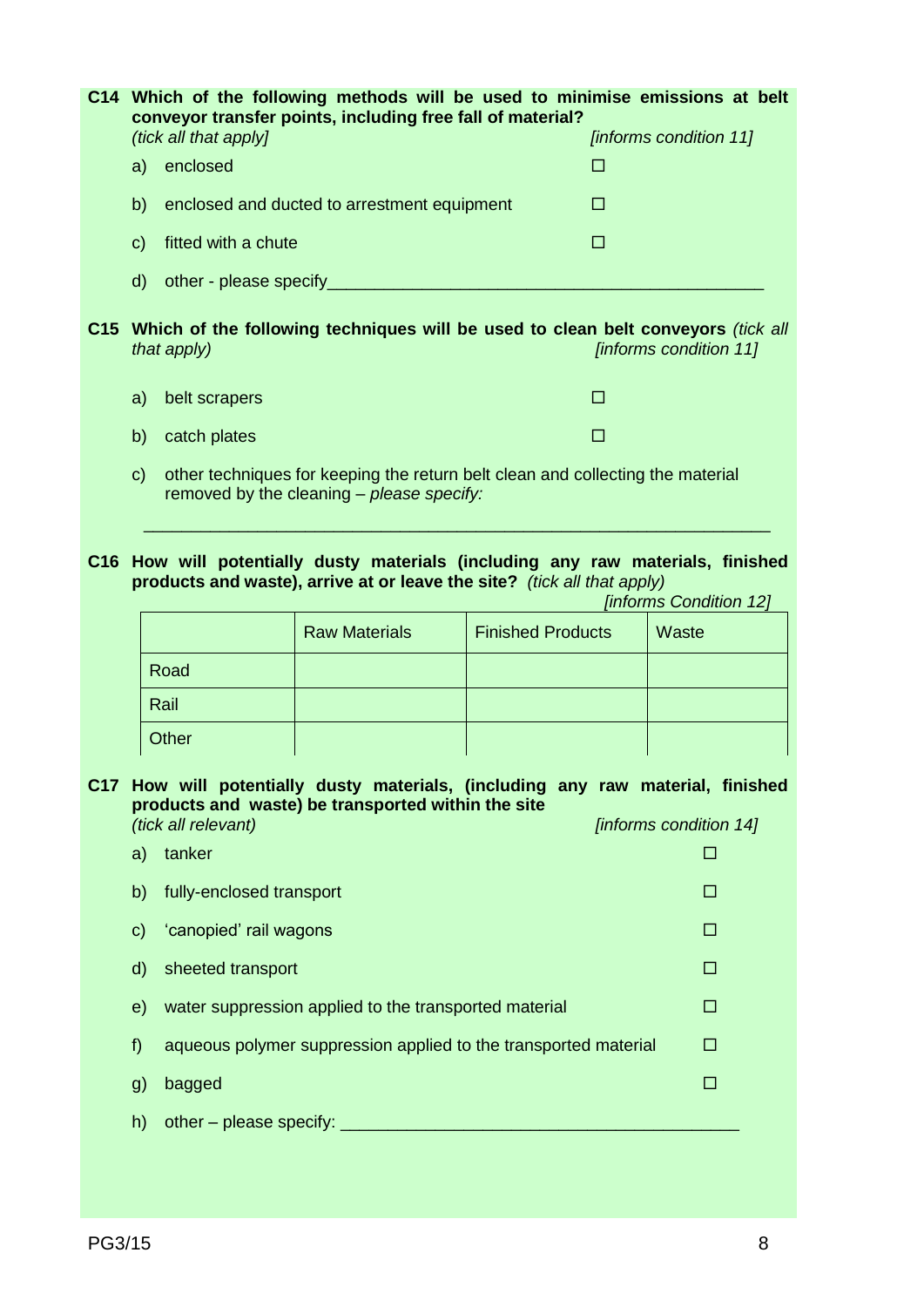|                 | C18 Which techniques will you use to ensure that vehicles do not track material onto |                                                                                     |                      |                               |
|-----------------|--------------------------------------------------------------------------------------|-------------------------------------------------------------------------------------|----------------------|-------------------------------|
|                 |                                                                                      | the highway?                                                                        |                      | [informs condition 12]        |
|                 | a)                                                                                   | body and wheel wash                                                                 | $\Box$ Yes $\Box$ No |                               |
|                 | b)                                                                                   | wheel wash                                                                          | $\Box$ Yes $\Box$ No |                               |
|                 | $\mathbf{C}$                                                                         | hose and brush                                                                      | $\Box$ Yes $\Box$ No |                               |
|                 | $\mathsf{d}$                                                                         | sufficient distance to the site boundary on sealed road before leaving site         |                      |                               |
|                 |                                                                                      |                                                                                     | $\Box$ Yes $\Box$ No |                               |
|                 | e)                                                                                   |                                                                                     |                      |                               |
|                 |                                                                                      | C19 Are any of your mixing buildings semi-enclosed?                                 |                      | [informs condition 15]        |
|                 | a)                                                                                   | all are enclosed                                                                    | $\Box$ Yes $\Box$ No |                               |
|                 | b)                                                                                   | at least one is semi-enclosed                                                       | $\Box$ Yes $\Box$ No |                               |
| C <sub>20</sub> |                                                                                      | Do you use any of the following fuels? (tick all that apply) [informs stack height] |                      |                               |
|                 |                                                                                      | a) heavy fuel oil                                                                   |                      | ш                             |
|                 |                                                                                      | b) gas oil                                                                          |                      | П                             |
|                 |                                                                                      | c) gas                                                                              |                      | П                             |
|                 | d) processed fuel oil that complies with the quality protocol $\Box$                 |                                                                                     |                      |                               |
|                 |                                                                                      | e) other waste derived fuel                                                         |                      | □                             |
|                 |                                                                                      |                                                                                     |                      |                               |
|                 |                                                                                      | What is the rated thermal input of dryers? Please specify:                          |                      |                               |
|                 |                                                                                      | C20 Do you have environmental management procedures and policy?                     |                      | [informs condition 3, 16, 17] |
|                 |                                                                                      | $\Box$ Yes $\Box$ No                                                                |                      |                               |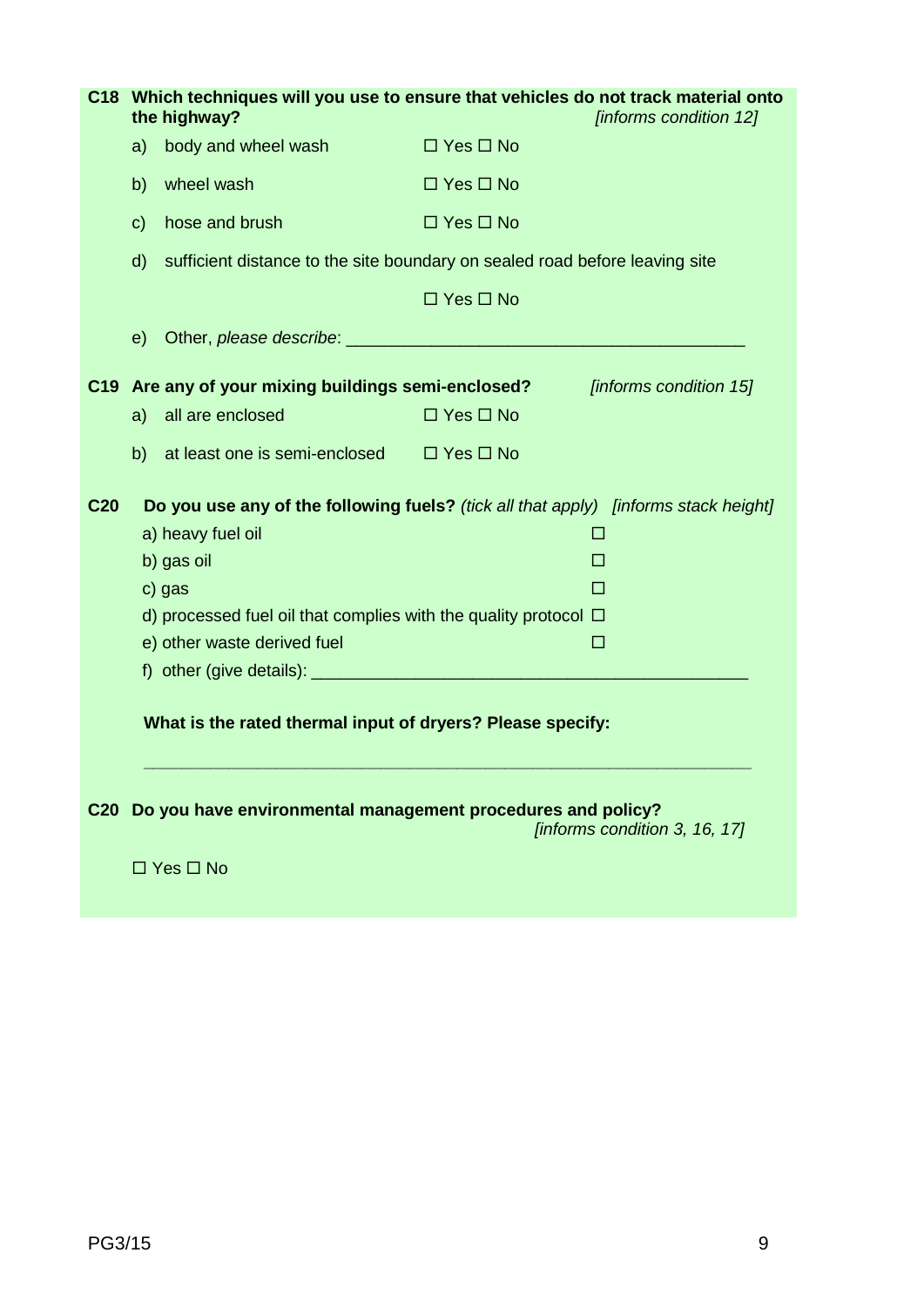# **D Anything else**

Please tell us anything else you would like us to take account of.

Document Reference

## **E Application fee**

You must enclose the relevant fee with your application.

If your application is successful you will also have to pay an annual subsistence charge, so please say who you want invoices to be sent to.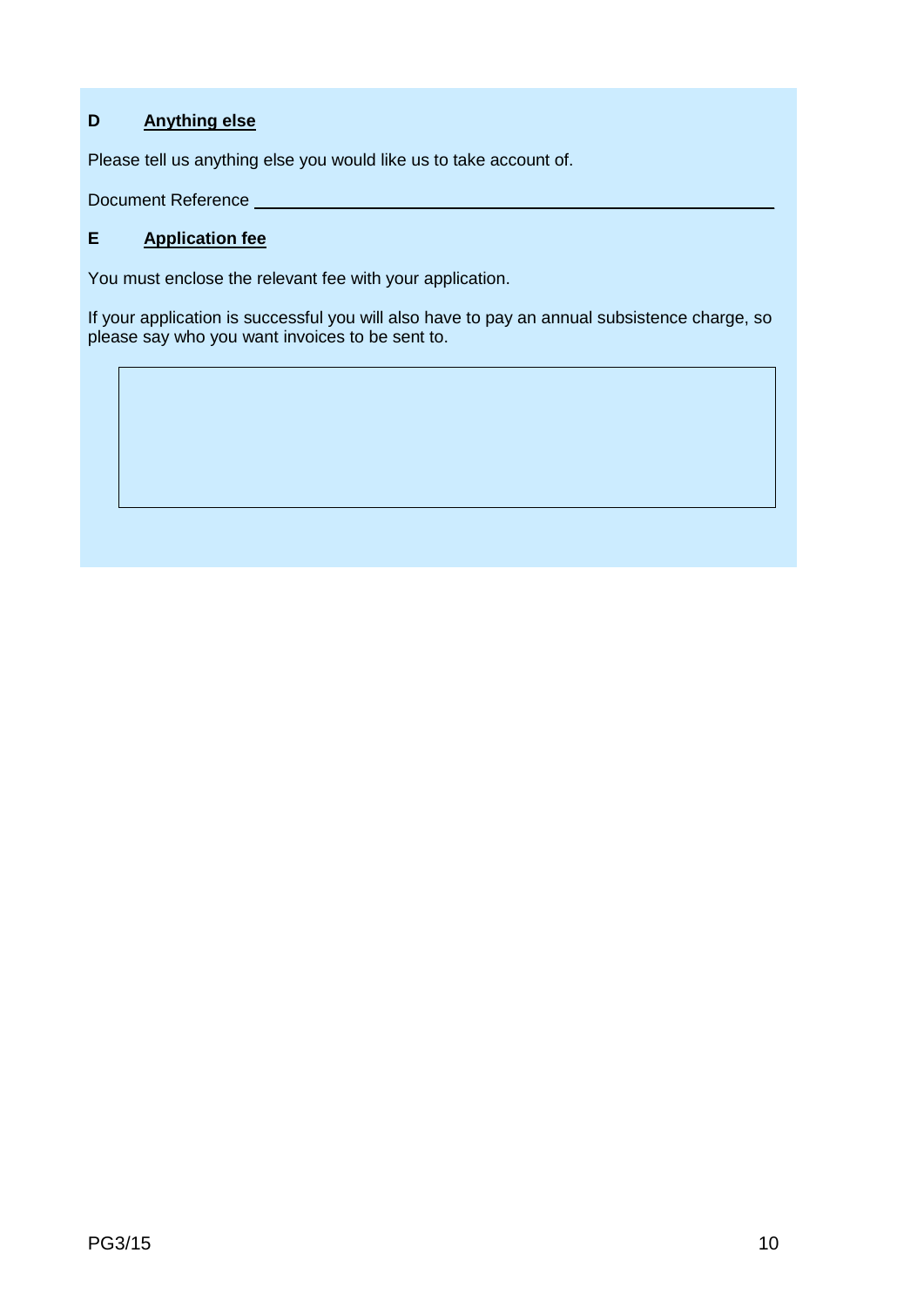# **F Protection of information**

#### **F1 Any confidential or national security info in your application?**

If there is any information in your application you think should be kept off the public register for confidentiality or national security reasons, please say what and why. General guidance manual chapter 8 advises on what may be excluded. (*Do not include any national security information in your application. Send it, plus the omitted information, to the Secretary of State or Welsh Ministers who will decide what, if anything, can be made public.)*

Document Reference

## **F2 Please note: data protection**

The information you give will be used by the Council to process your application. It will be placed on the relevant public register and used to monitor compliance with the permit conditions. We may also use and or disclose any of the information you give us in order to:

- consult with the public, public bodies and other organisations,
- carry out statistical analysis, research and development on environmental issues,
- provide public register information to enquirers,
- make sure you keep to the conditions of your permit and deal with any matters relating to your permit
- investigate possible breaches of environmental law and take any resulting action,
- prevent breaches of environmental law,
- offer you documents or services relating to environmental matters,
- respond to requests for information under the Freedom of Information Act 2000 and the Environmental Information Regulations 2004 (if the Data Protection Act allows)
- assess customer service satisfaction and improve our service.

We may pass on the information to agents/representatives who we ask to do any of these things on our behalf.

#### **F3 Please note: it is an offence to provide false etc information**

It is an offence under regulation 38 of the EP Regulations, for the purpose of obtaining a permit (for yourself or anyone else), to:

- make a false statement which you know to be false or misleading in a material particular,
- recklessly make a statement which is false or misleading in a material particular
- intentionally to make a false entry in any record required to be kept under any environmental permit condition
- with intent to deceive, to forge or use a document issued or required for any purpose under any environmental permit condition.

If you make a false statement

- we may prosecute you, and
- if you are convicted, you are liable to a fine or imprisonment (or both).